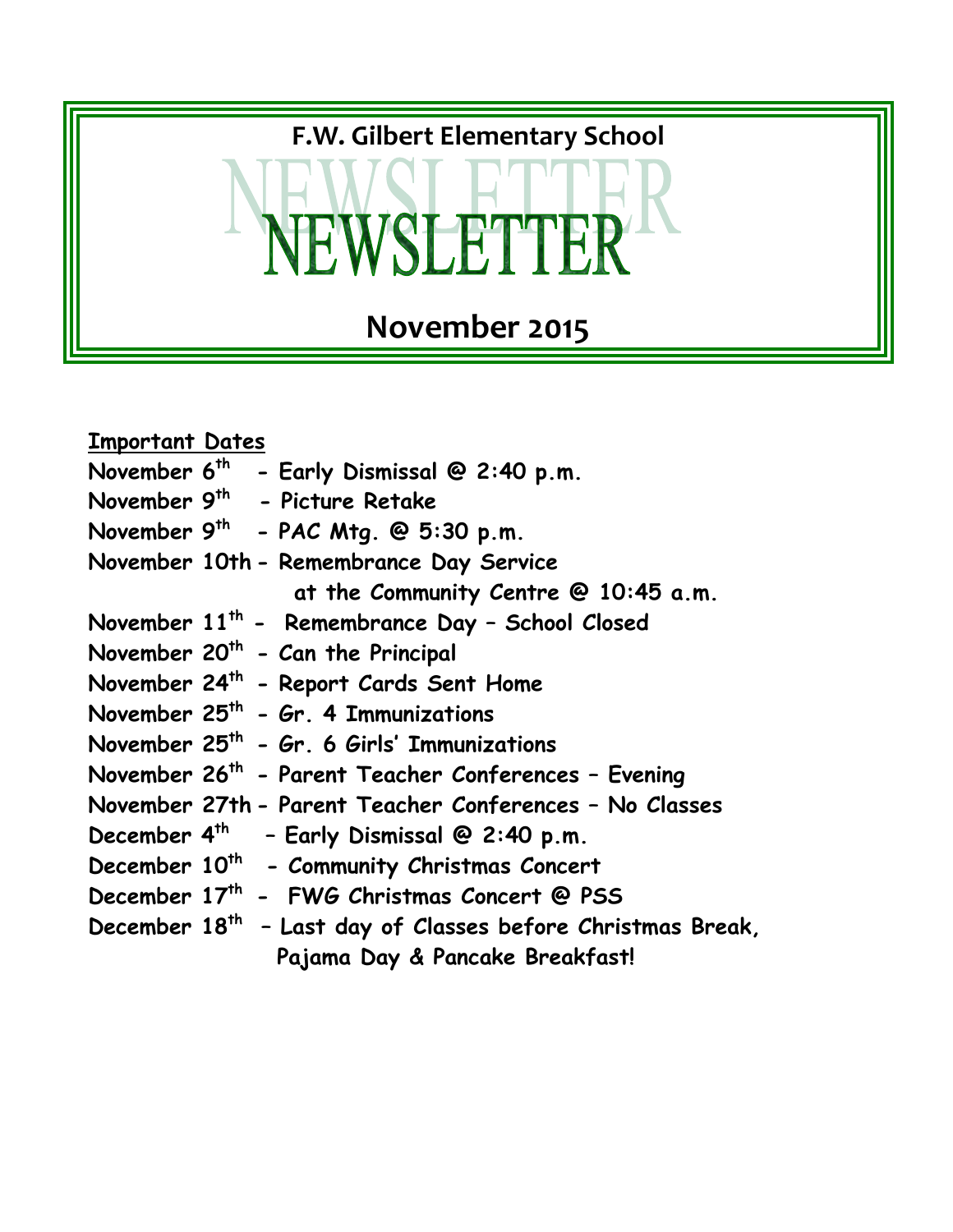# **Remembrance Day Activities**

The Remembrance Day Program is scheduled for **Tuesday, November 10th** @ 10:45 at Pinawa Secondary School. All students will be in attendance, and will be brought back to F.W. Gilbert School afterwards.

### **Christmas Hampers**

The staff and students are once again donating food to the Christmas Hamper Group in Pinawa. We will be "Canning the Principal". We would appreciate donations of non-perishables, which will be put in front of Mr. Long's door. Students can start bringing in items on November  $16<sup>th</sup>$  – November  $20<sup>th</sup>$ . "Can The Principal" will be on Friday, November 20<sup>th</sup> in the morning.

- Quick-cooking rolled oats Applesauce Pancake mix Canned fruit Syrup Canned soup Canned milk Canned vegetables Ground coffee Cake Mix Black tea Jelly powder Hot Chocolate Instant pudding mix Peanut Butter **Instant potatoes** Jam Pasta Spaghetti Sauce Canned pasta
- Boxed cereal Juices canned or tetrapak

#### **The class who brings in the highest amount will go to the Solo to purchase gifts for needy children.**

**\*\*If you or anyone you know is in need of a hamper this year, hamper request forms can be picked up at the school office or at the Pinawa Christian Fellowship office @ 24 Aberdeen Avenue.\*\***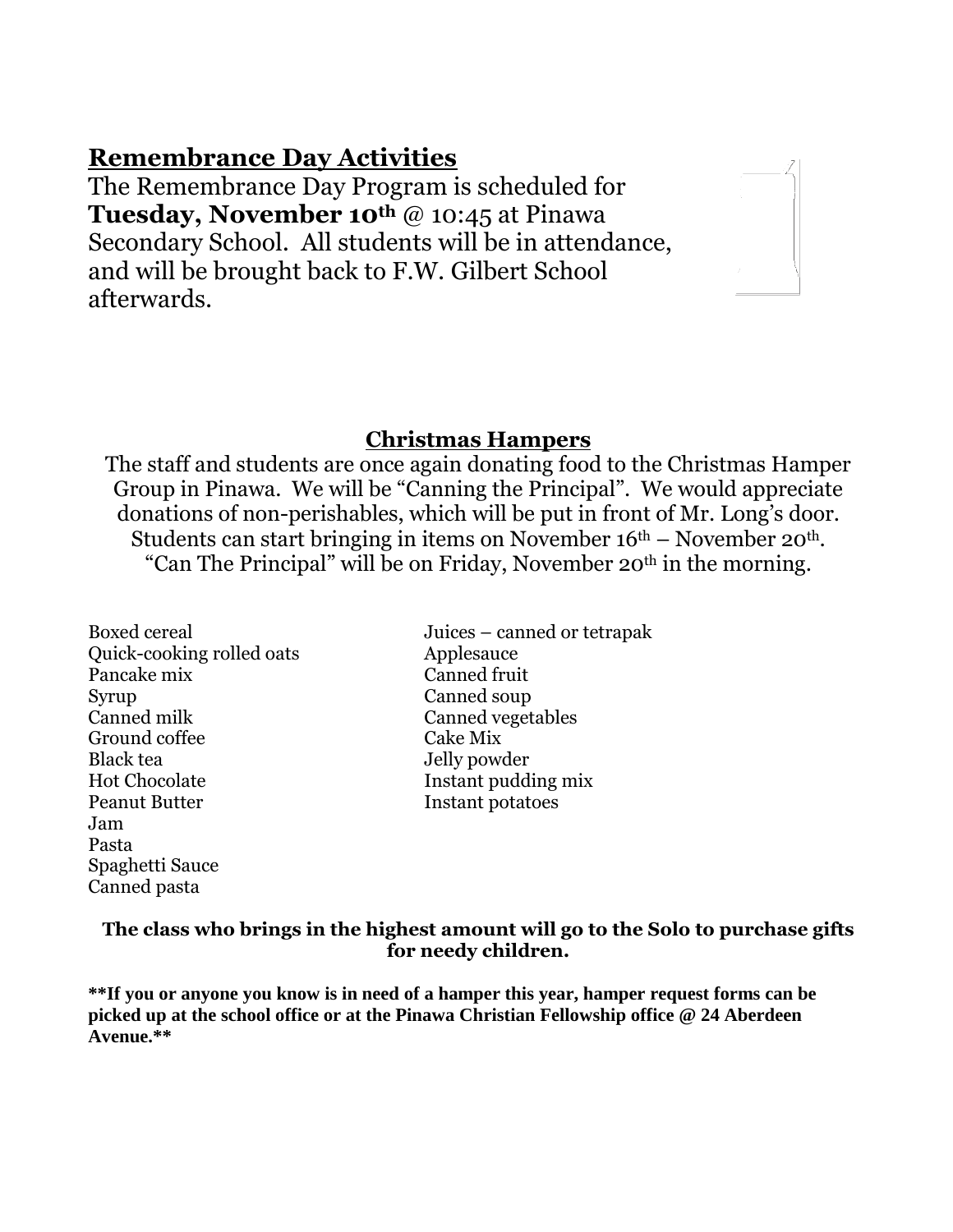# School Picture Retakes Monday, November 9<sup>th</sup> at 9:00 a.m. **Direct Parent Inquiries - Customer Service Line 1-866-443-9640 Direct Parent Late Orders to: Lifetouch Canada at Unit #1 - 1410 Mountain Ave. Wpg, MB R2X 0A4**

# **F.W. Gilbert School Choir**

Students from grades 1 to 6 who are interested in singing in the Remembrance Day Choir for the school service on Nov. 10th are asked to bring a lunch and come to practices on **Monday, November 3rd, 5th, and 9 th .** Thank you for your participation in this important yearly program.



### **Recognition Awards - October 2015**

**Sophia – Jr. Kindergarten – for reading at home on a regular basis. Jase – Kindergarten – for mastering 17 Sight Words. Kallen – Kindergarten – for mastering 13 Sight Words. Kevin – Grade 1 – for quickly learning our class routines and being an awesome classroom helper! Sawyer – Grade 2 – for taking pride in always doing his best work. Tyler – Grade 3 – for always working hard and having a positive attitude. Bella – Grade 4 – for having a positive attitude and great work habits. Jaida – Grade 5 – for being a hardworking and high achieving student. Nolan – Grade 6 – for being so helpful in our classroom.**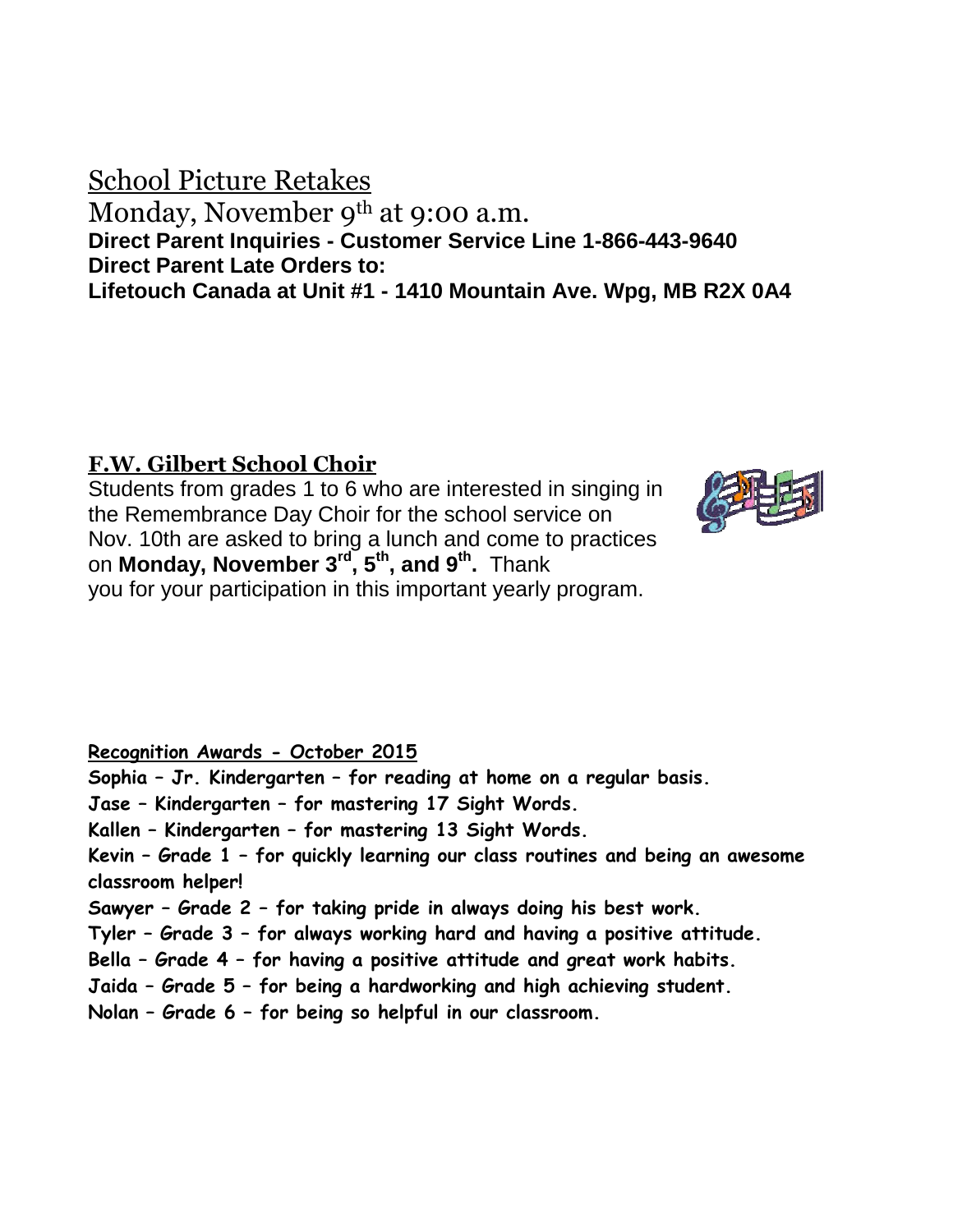#### **Parent Advisory Council News**

Our AGM and regular monthly meeting were both held on Oct. 19. The AGM resulted in the following people being elected to the PAC executive:

| Chair:                     | Michelle Long          |
|----------------------------|------------------------|
| Vice-Chair:                | vacant                 |
| Secretary:                 | Miyoko Rasmussen       |
| Treasurer:                 | <b>Crystal Stanley</b> |
| Classroom Rep grades JK-3: | Tasha Mae Boone        |
| Classroom Rep grades 4-6:  | Ivale Mitchell         |

#### **Highlights from the October meeting**, include:

- PAC is continuing to work on a conceptual plan for the enhancements to the playground. We have found someone to help us with our planning and budgeting, so hope to complete this over the winter.
- The school will not be organizing movie nights this year. It has been suggested that PAC organize them as a fundraiser. Discussion was tabled until the next meeting.
- PAC will provide cookies for students having immunizations in November.
- November's hot lunch will be pancakes and sausage, date TBA.
- PAC decided to keep a small supply of snack foods in the kitchen, for teachers to distribute to students who occasionally forget to bring their snacks.
- Skate with Santa will be coming up in early December. Grassroots organizes this event, and PAC prepares the pancake supper.

The next PAC meeting will be on **November 9<sup>th</sup>**, at 5:30 pm, in the school staff room. All parents are welcome!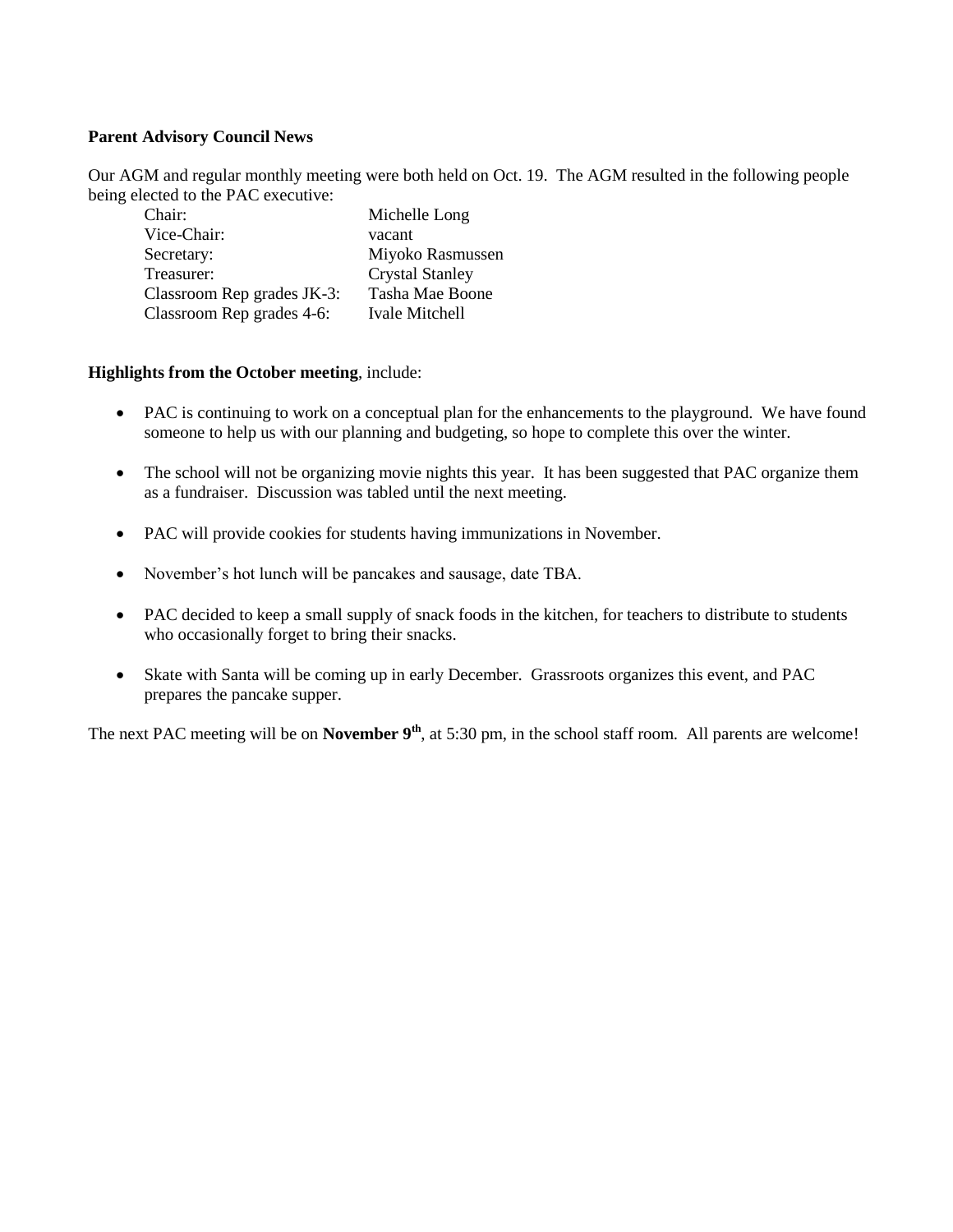## Principal's Message:

Here we are at the end of October already. There has been so much to learn and so many great experiences that students have been able to be part of.



Students from Mrs. Miller's class were able to enjoy the sunshine while they explored how shadows work and how the position of the sun impacted the position and size of their shadow. What a

great way to learn while enjoying the beautiful fall weather!

Later that day, one of the students told me that they couldn't go out to see their shadows. When I asked why, they told me the clouds were blocking the sun! When kids are active and engaged, it is amazing how much learning occurs!



The Grade 6 students (divided into two groups) will have the opportunity to work in the Industrial Arts shop at PSS. They will learn safety rules, how to use hand tools and then complete a variety of projects. The first project will be a birdhouse. They will sand, assemble and finish it over three Day 6 visits to the shop. The hands on learning will develop everyday skills and confidence to complete projects like this one.

The Grade 6s did an amazing job coming up with ideas for Halloween activities that were suitable for all of our students to participate in. They had to plan, consider their audience, and then present to the principal to get approval for their ideas. Their presentations were excellent and they took suggestions and ideas back to class to incorporate into their activity. Great job implementing your ideas Grade 6!

Super Squad training has started and the students are getting ready to be peer conflict managers and ambassadors for the younger students. They have a great deal of energy and are willing to learn and then implement the skills that they learned during the workshop.

Teachers have been preparing the first term report cards and they will be sent home on the  $24<sup>th</sup>$  of November. There will be a note home to arrange interview times which will happen on the 26<sup>th</sup> and  $27<sup>th</sup>$  of November. Please return it as soon as possible so we can set up the schedule.

I really enjoyed the Garden Club's fall dinner. What an authentic learning experience for the members of the club to plant, care for, and then harvest the garden! Preparing the harvest into a dinner for families is an excellent celebration, thanks for everyone's hard work!